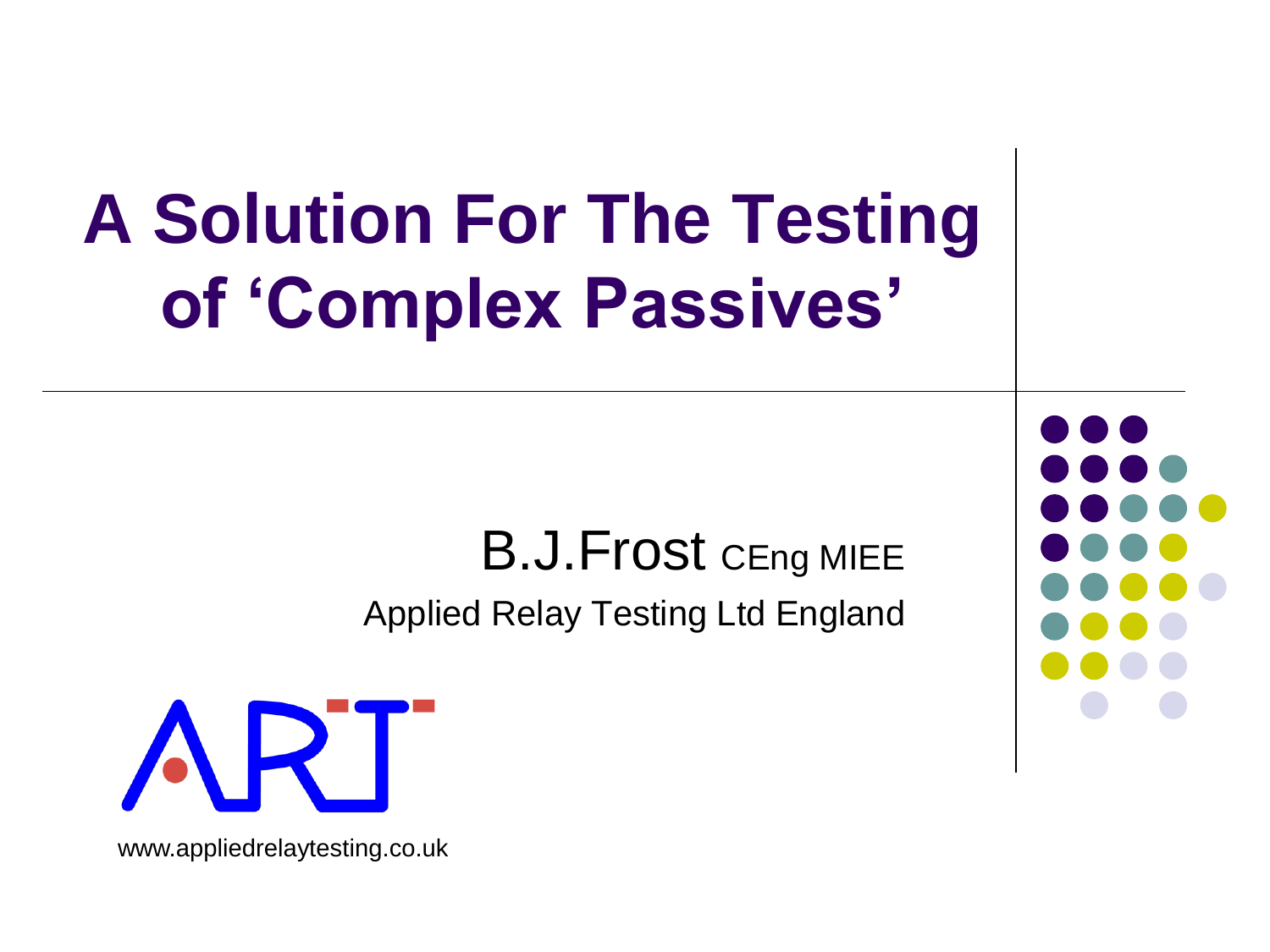# **Examples of complex passives**



- Multiple relays within one housing such as those for ATE matrix applications, automotive window control and redundant safety circuits.
- Relays with in-built over-voltage protection for contacts and / or coils provided by varistors or diodes.
- Connectors with in-built filtering components, for example to limit EMC transmission.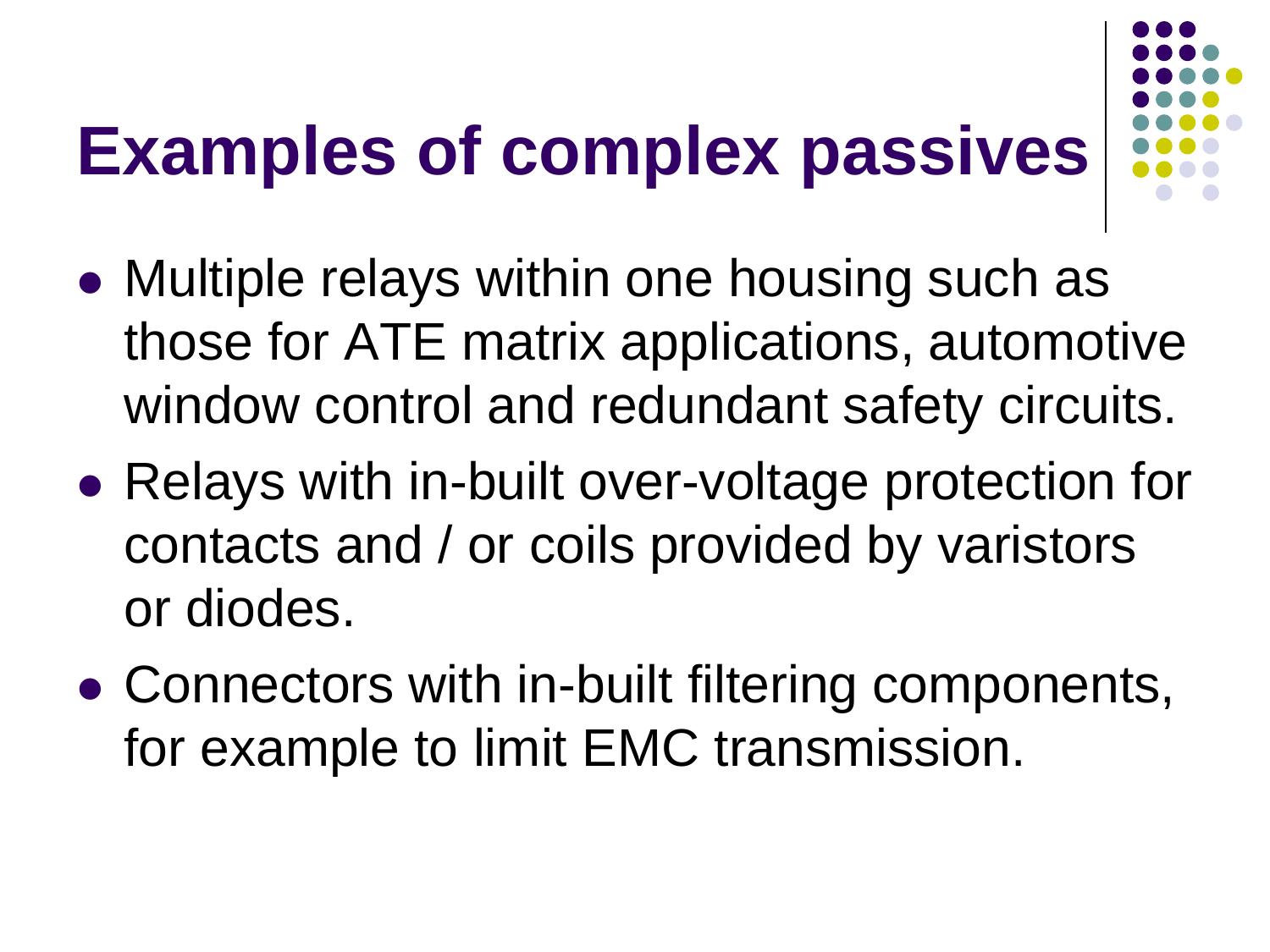# **Why complex passives are becoming popular**



- Improves the modularity and reliability of the system within which it is a part.
- Often improves electrical performance over other solutions – 'tighter' environment.
- Has added value attraction for manufacturer and cost efficiency for system designer.
- Can be used to retrofit added capability to existing systems in the field.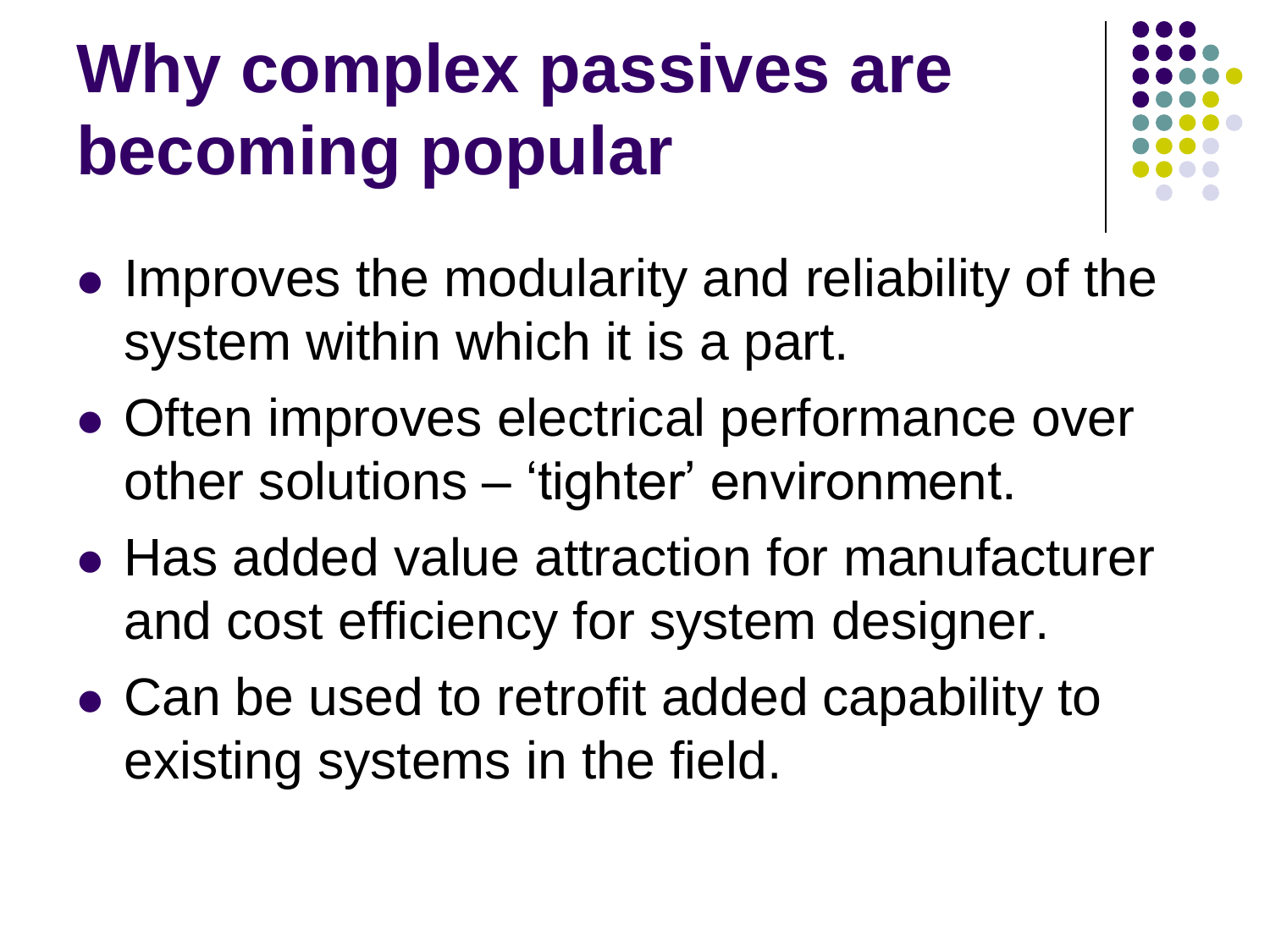# **But manufacturing complex passives demands flexibility.**



- Manufacturing methods need to be flexible to accommodate higher pin counts, more complex assemblies and probable lower volumes.
- Lead times need to be kept short to respond to customer demands and remain competitive.
- A test capability must be in place that is flexible in both test capability and fixturing to handle these devices.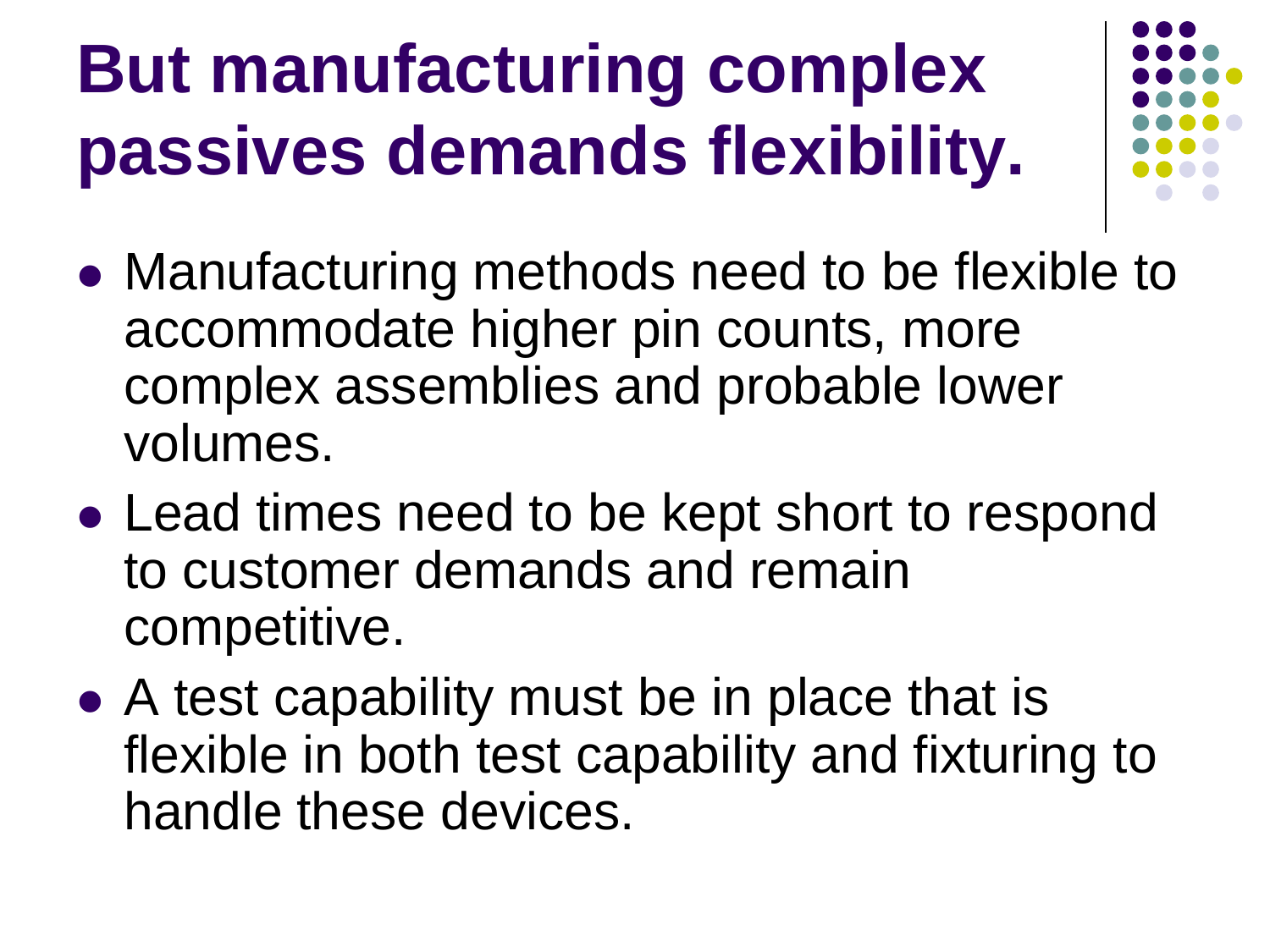#### **ART is introducing a tester for complex passives, the Reflex 950**





- Up to 160 fully Kelvin pins.
- Wide range of electrical tests.
- Excellent lowvoltage performance
- HV tests to >2kV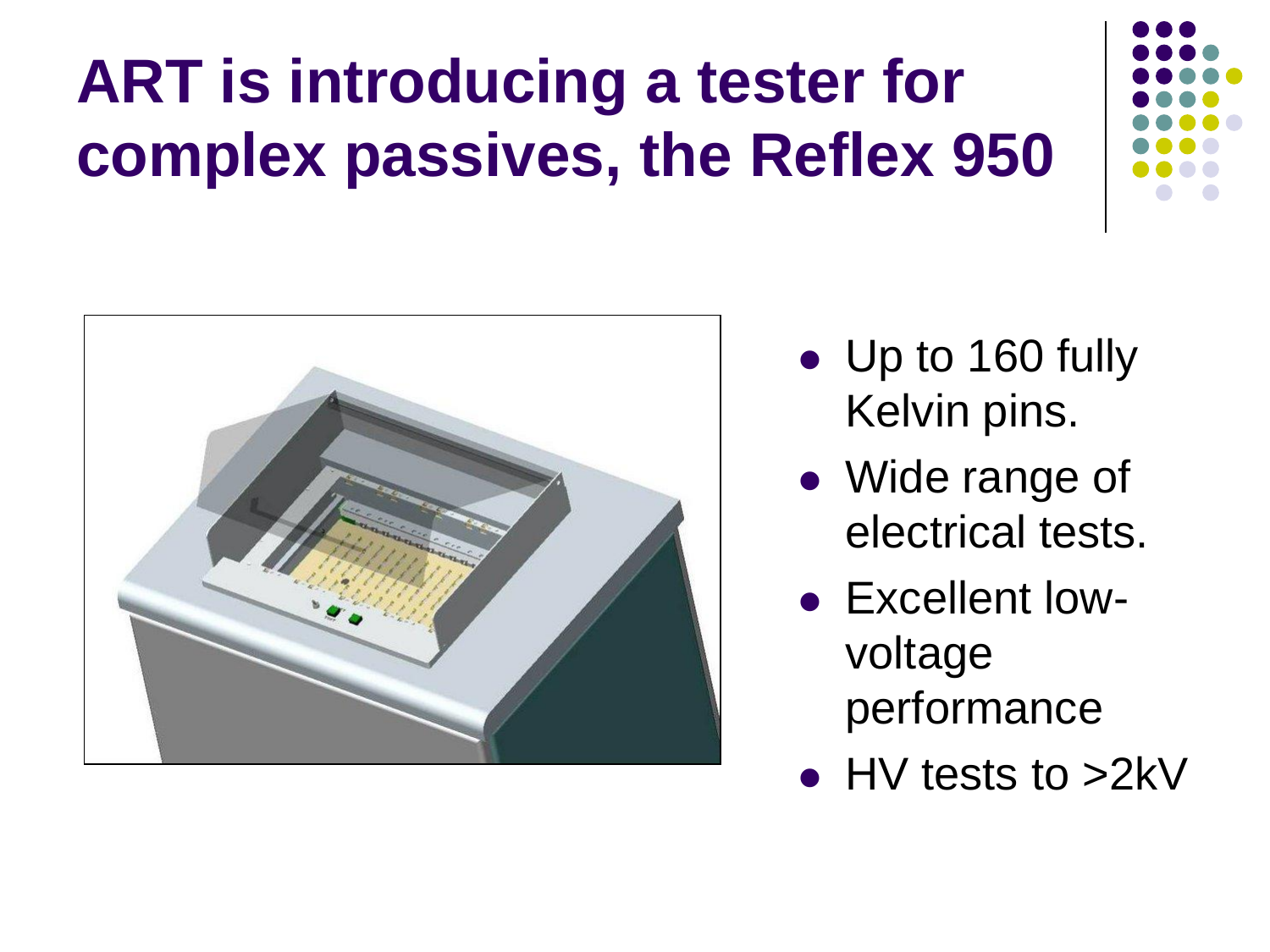#### **Reflex 950 main features**



- HV tests for Hipot (breakdown) and leakage current (I.R) to +/- 2kV DC, 1500VAC .
- Low-voltage tests for Capacitance, DF, resistance.
- Voltage clamp test (e.g. zener devices).
- Internal GPIB bus for test expansion.
- Integrated zero-force fixture insert for tight electrical environment.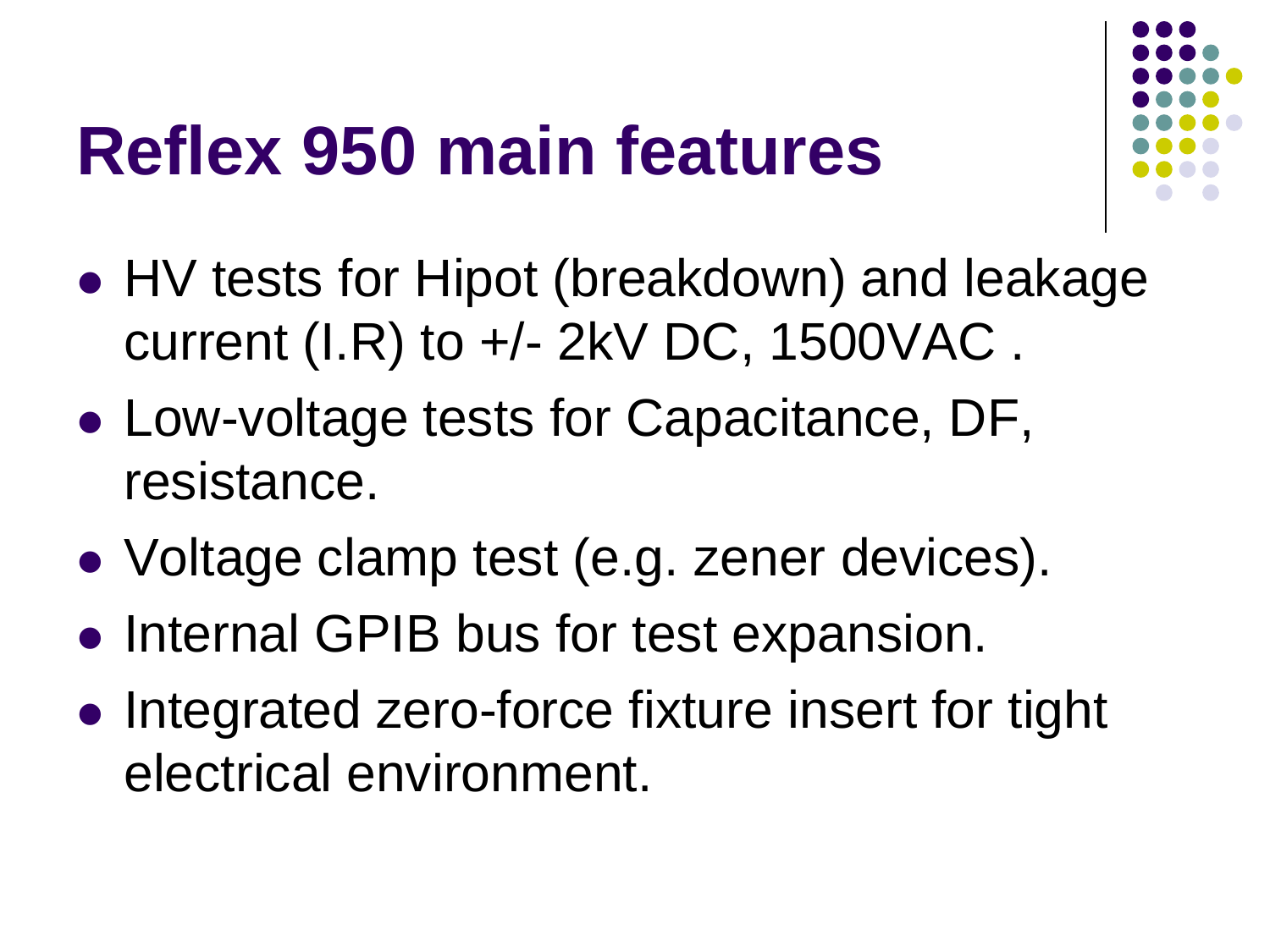### **Reflex 950 test application study – a filtered connector**

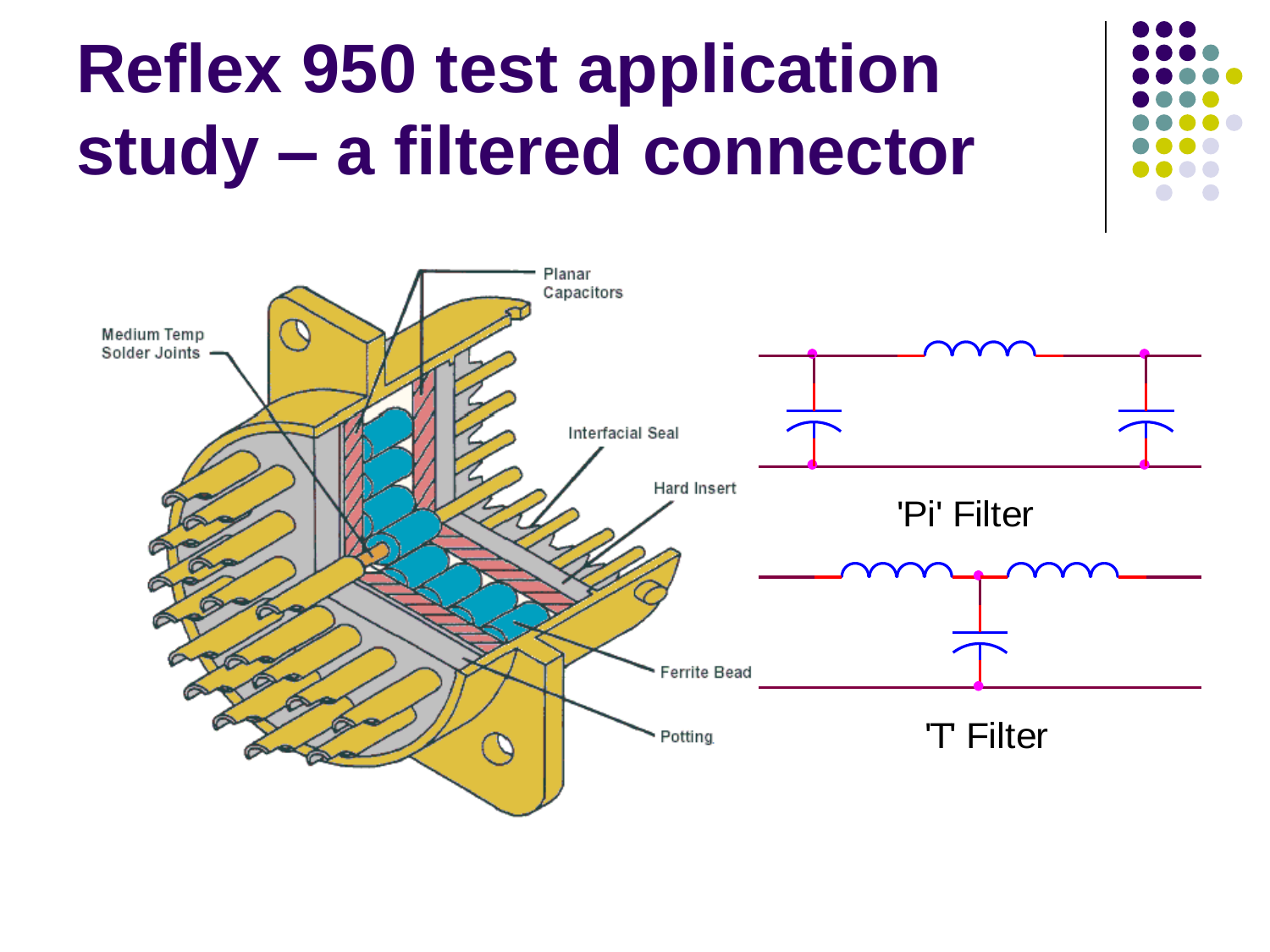#### **Filter connector construction**



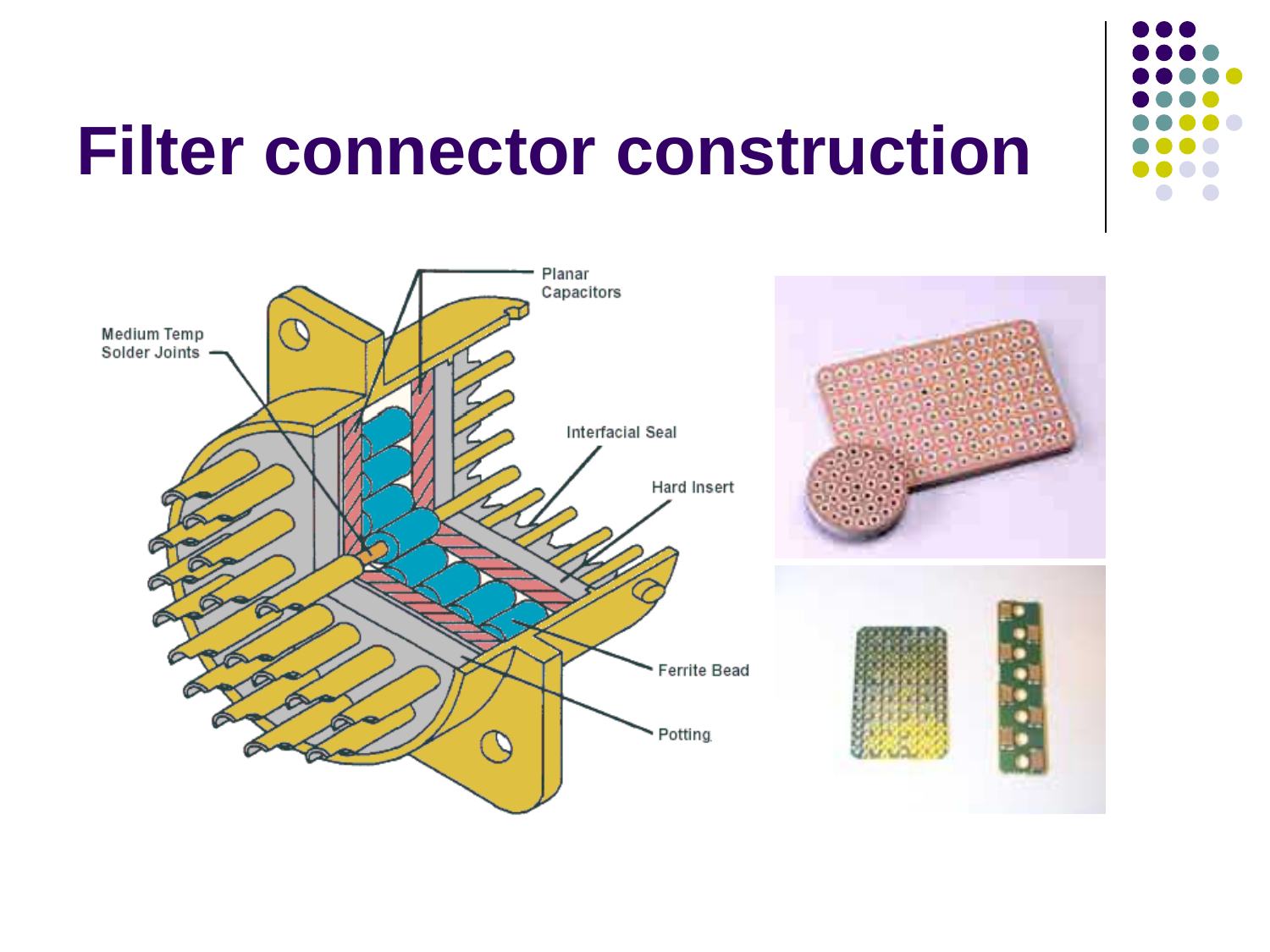### **Electrical tests required on a filter connector**





- Leakage (I.R.) between pins and pins-shell.
- Through resistance (a few milliohms).
- Cap / DF of filter.
- Maybe clamping devices (tranzorb / zener ).
- ...so is similar to relay electrical tests.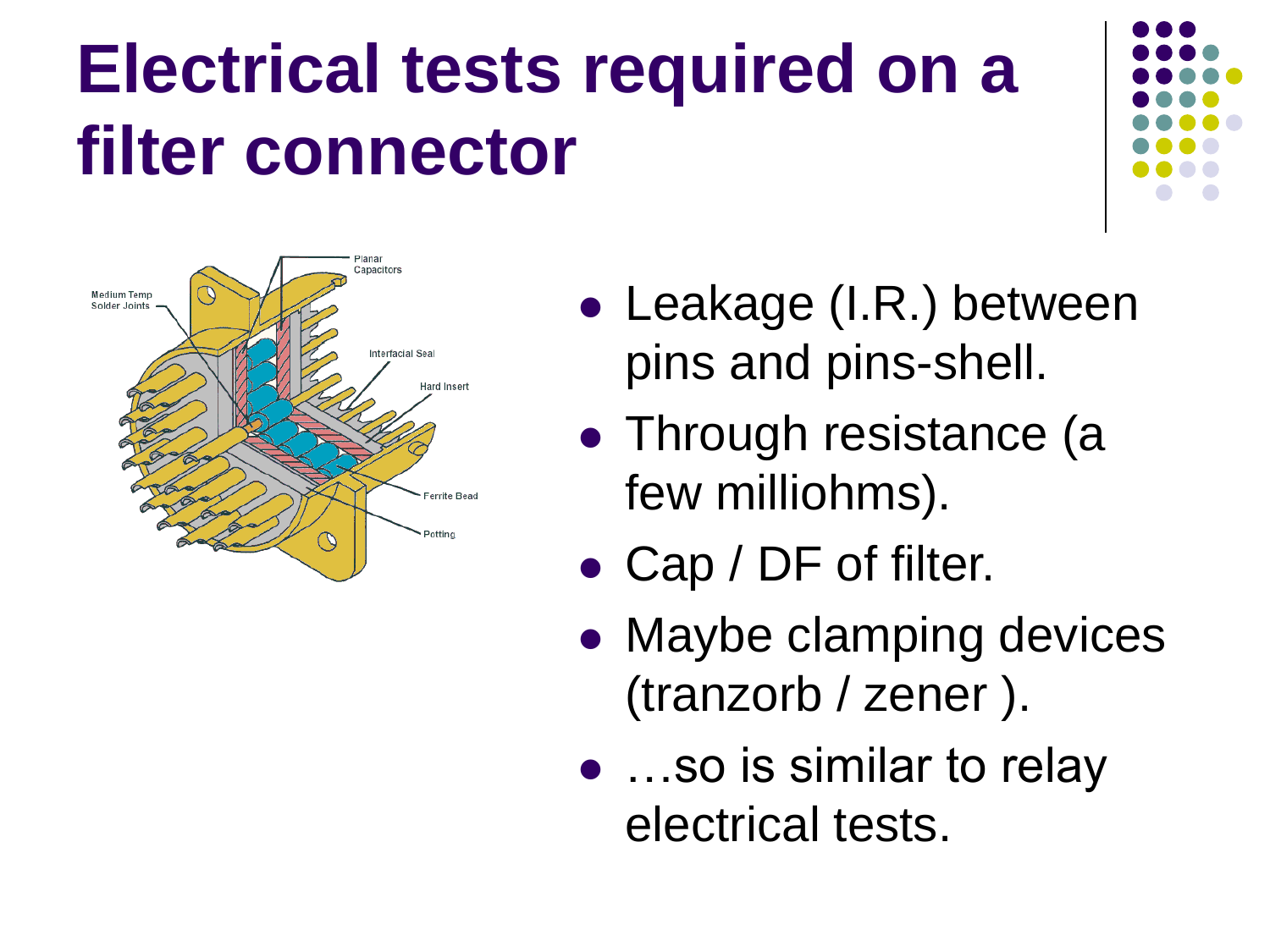# **Making capacitance relevant – measure at working voltage**



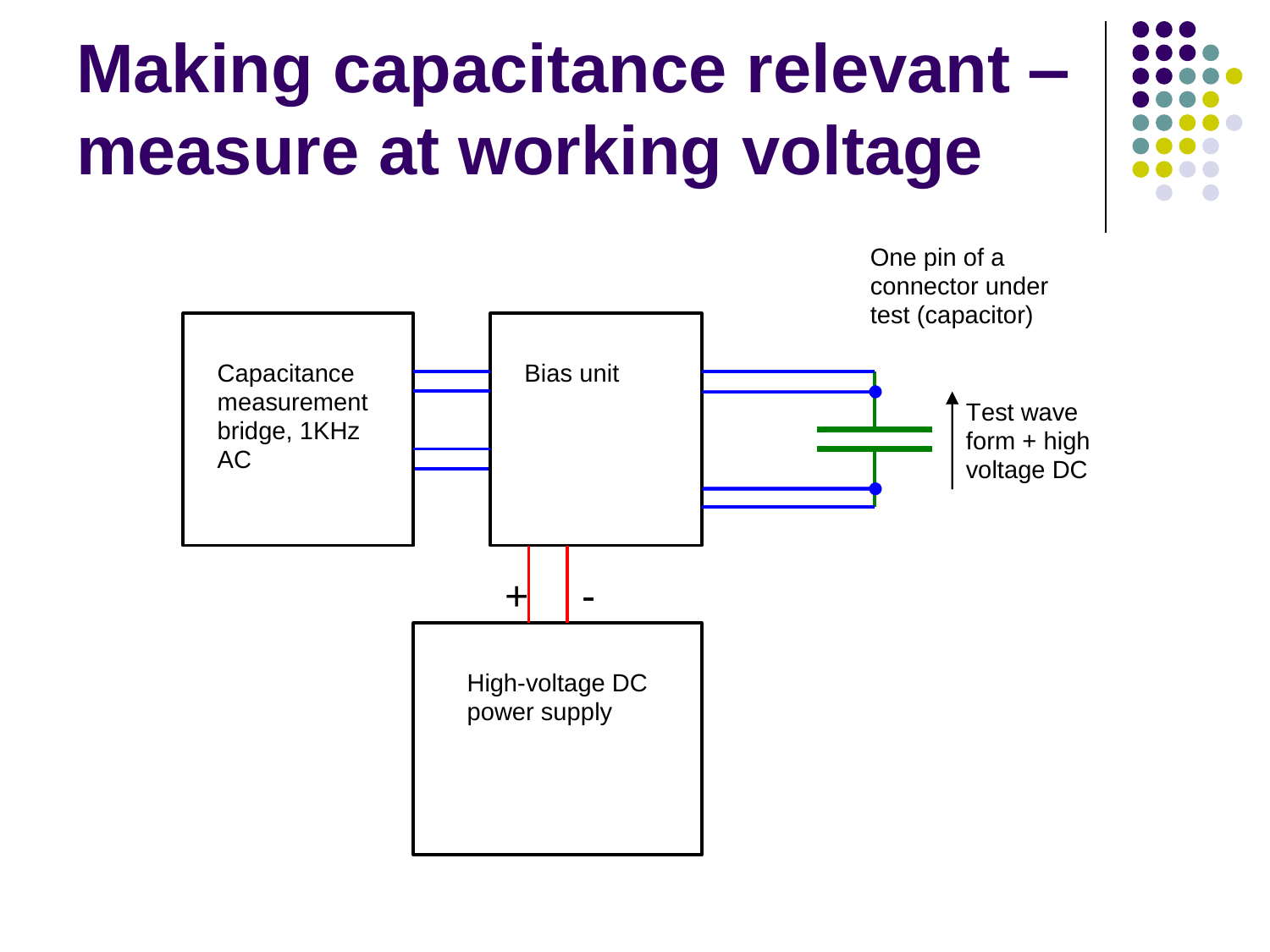# **H.V testing is flexible to permit engineering investigation**

- Newer parts are more dense leading to reduced electrical clearances.
- Reduced clearances must be more carefully assessed.
- The Reflex 950 can measure actual breakdown voltage on every test route - not just pass and fail.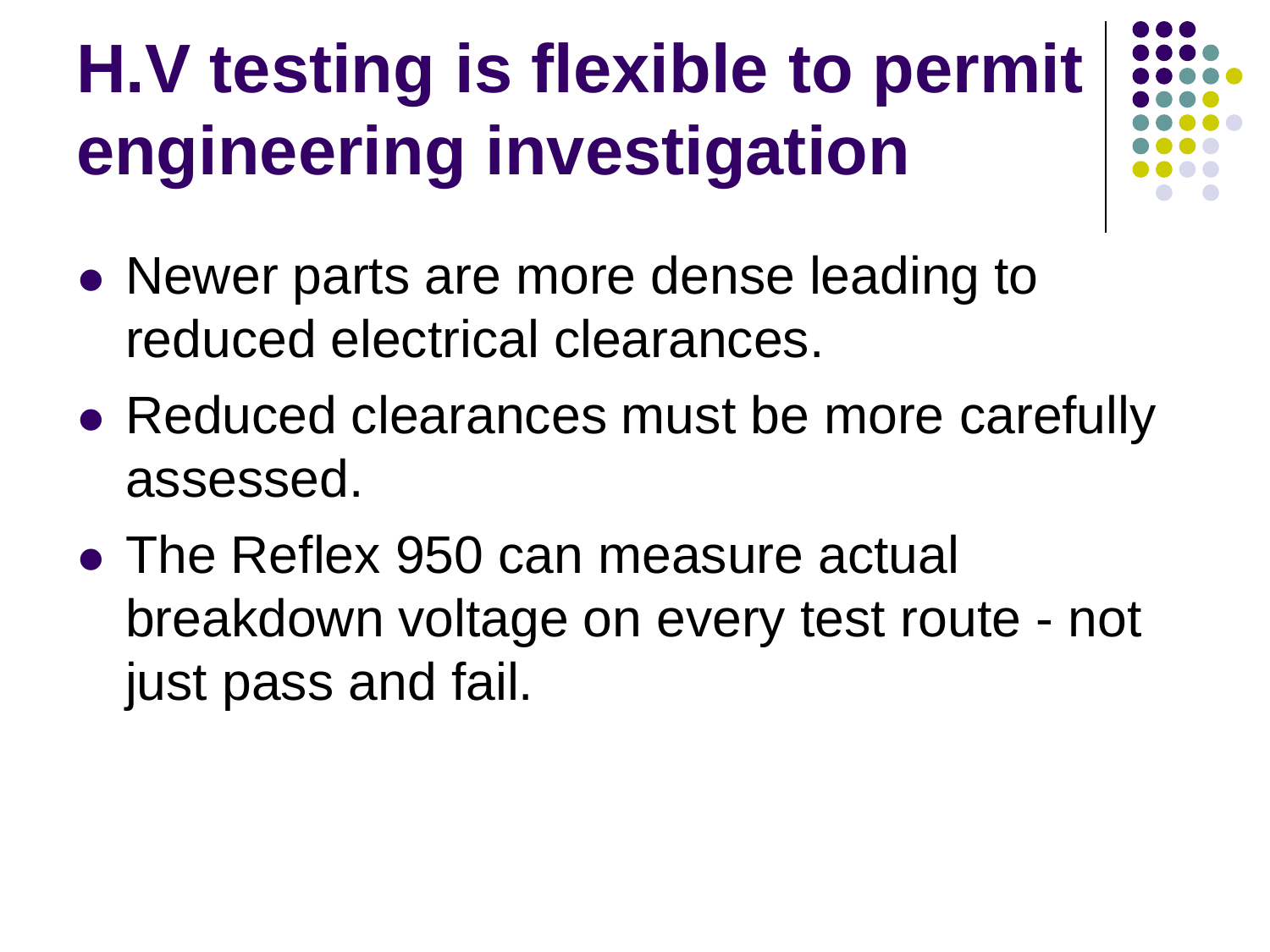# **Using H.V test flexibility for investigation.**



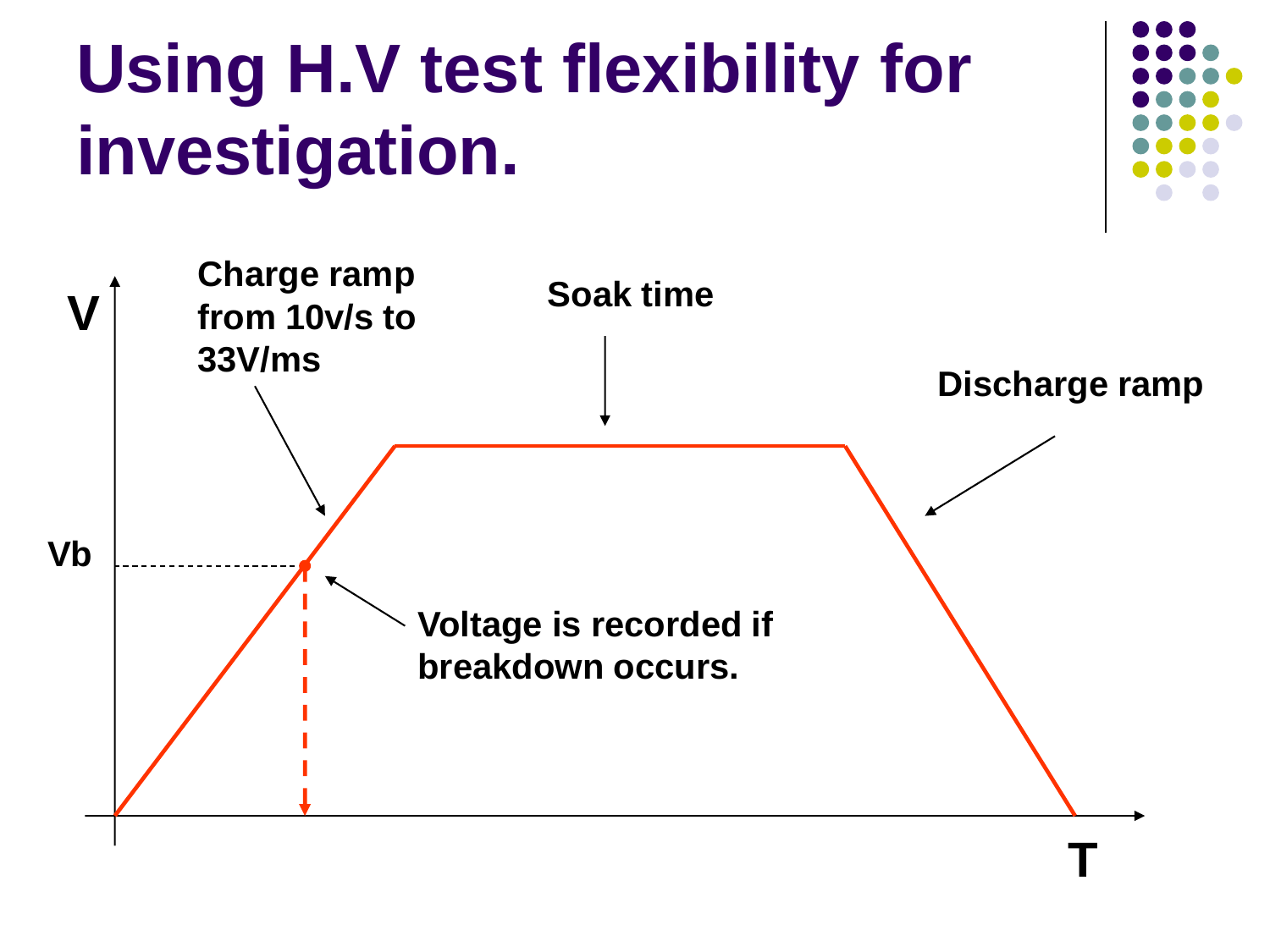#### **High pin count parts require flexible connection management**



- Editing the connection details of high pin count parts can be error-prone.
- A visual connection editor can help.
- Visual connection techniques can be used to assist test program designer and also for test progress and failure indication.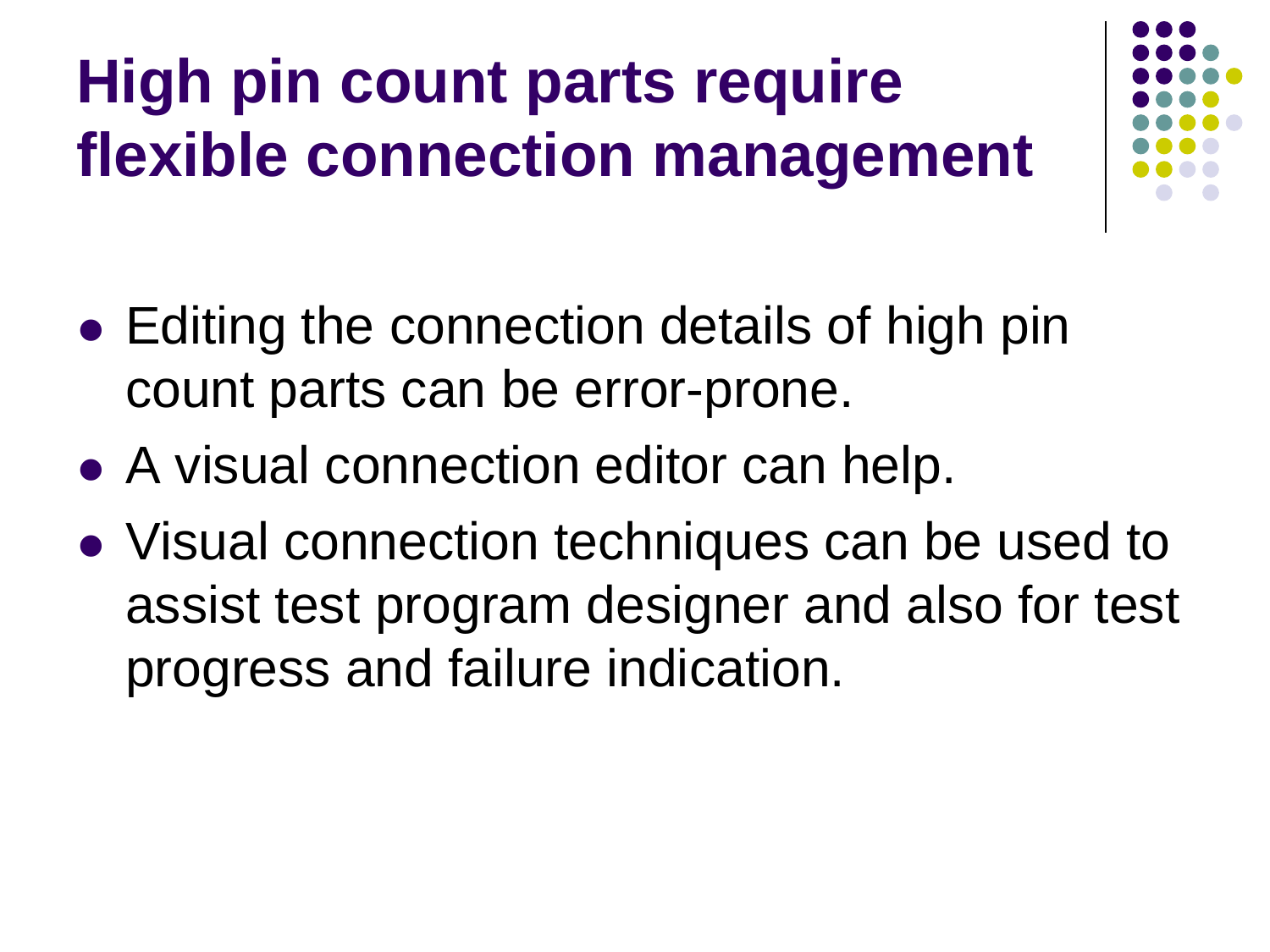#### **A high pin count connector test route display**



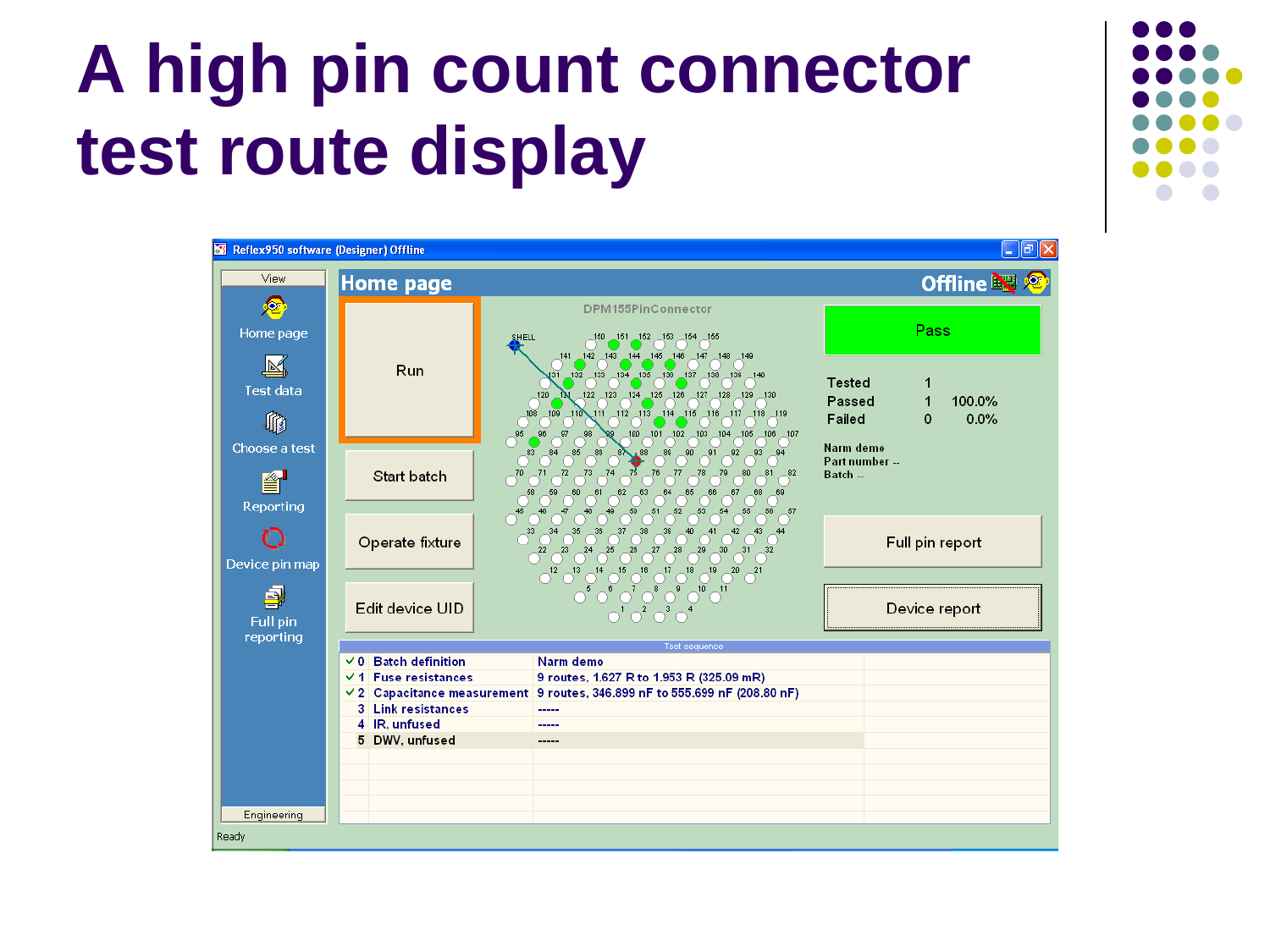#### **Editing large numbers of pin connections**



|                                                                                                                          |                                                                 | Edit pin conditions                                                                                                            |                                                                                                                   |                                                                                                                                                                                                                                                                                                                                                                                                                                                                                                                                                                                                                                                                                                                                                                                                                                                                                                                                                                                                                                                                                                                                                                                                                                                                                                                                                                                 | $\blacksquare$ $\blacksquare$ |
|--------------------------------------------------------------------------------------------------------------------------|-----------------------------------------------------------------|--------------------------------------------------------------------------------------------------------------------------------|-------------------------------------------------------------------------------------------------------------------|---------------------------------------------------------------------------------------------------------------------------------------------------------------------------------------------------------------------------------------------------------------------------------------------------------------------------------------------------------------------------------------------------------------------------------------------------------------------------------------------------------------------------------------------------------------------------------------------------------------------------------------------------------------------------------------------------------------------------------------------------------------------------------------------------------------------------------------------------------------------------------------------------------------------------------------------------------------------------------------------------------------------------------------------------------------------------------------------------------------------------------------------------------------------------------------------------------------------------------------------------------------------------------------------------------------------------------------------------------------------------------|-------------------------------|
| 9 Routes<br>Ref<br>2<br>3<br>4<br>5<br>6<br>$\overline{7}$<br>8<br>9<br>$\leq$                                           | High<br>111<br>126<br>133<br>136<br>143<br>64<br>72<br>87<br>88 | Low<br><b>SHELL</b><br><b>SHELL</b><br>SHELL<br><b>SHELL</b><br>SHELL<br><b>SHELL</b><br><b>SHELL</b><br><b>SHELL</b><br>SHELL | Ground<br>114-115<br>114-115<br>114-115<br>114-115<br>114-115<br>114-115<br>114-115<br>114-115<br>114-115<br>$\,$ | DPM155PinConnector<br>SHELL<br>150 151 152 153 154 155<br>$141 - 142 - 143 - 144 - 145 - 146 - 147$<br>$-148$<br>$149$<br>131<br>$-132 - 133$<br>$-134$<br>$-135 - 136$<br>$-137$<br>$-138$<br>$-139$<br>$-140$<br>$121 - 122 - 123 - 124 - 125$<br>120<br>126<br>$-127 - 128$<br>129<br>130<br>$-110 - 111 - 112 - 113 - 114 - 115 - 116 - 117$<br>108<br>109<br>$-118$<br>$-119$<br>95<br>83 88<br>$\overline{O}^{97}$<br>$\overline{O}^{99}$<br>98<br>100<br>$-101 - 102 - 103 - 104$<br>$106 - 107$<br>$-105$<br>$\overline{\bigcirc}^{84}$<br>$\overline{\frac{87}{2}}$<br>$\frac{88}{1}$<br>$\circ$ <sup>89</sup><br>$\overline{C}^{90}$<br>$\overline{O}^{92}$<br>$\overline{\bigcirc}^{85}$<br>86<br>$\sqrt{91}$<br>$\overline{93}$<br>$\overline{\bigcirc}$ <sup>94</sup><br><b>Discrete Manuscript Candidate</b><br>$\overline{C}$ <sup>73</sup><br>$\overline{C}^7$<br>$\overline{76}$<br>$-70$<br>$\overline{.71}$<br>$\overline{\mathbf{z}^2}$<br>$\int_{0}^{75}$<br>$_{.81}$<br>$_{.82}$<br>$\bigcirc$ <sub>58</sub><br><b>CONSTRUCTER</b><br>$-22$<br>$\sqrt[6]{1}$<br>$\overline{\bigcirc}$ <sup>62</sup><br><b>CONSTRUCTION</b><br>$\circ$ <sup>45</sup><br>- 1<br><b>23</b><br><b>13</b><br>$25$ <sup>50</sup><br><b>PRODUCED BOOM</b><br><b>15</b><br>57<br>$\int_{33}$<br>$\overline{12}$<br>$\frac{6}{5}$<br>$\epsilon$<br>$\frac{1}{2}$<br>$\overline{1}$ |                               |
| High                                                                                                                     | $\circ$                                                         |                                                                                                                                |                                                                                                                   | 111,126,133,136,143,64,72,87-88<br>$\checkmark$<br>Others                                                                                                                                                                                                                                                                                                                                                                                                                                                                                                                                                                                                                                                                                                                                                                                                                                                                                                                                                                                                                                                                                                                                                                                                                                                                                                                       | Clear                         |
| Low                                                                                                                      |                                                                 | <b>SHELL</b>                                                                                                                   |                                                                                                                   | $\checkmark$<br>Others                                                                                                                                                                                                                                                                                                                                                                                                                                                                                                                                                                                                                                                                                                                                                                                                                                                                                                                                                                                                                                                                                                                                                                                                                                                                                                                                                          | Clear                         |
| Ground<br>114-115,121,125,132,135,137,142,144-146,151-152,96<br>$\checkmark$<br>Others<br>Clear                          |                                                                 |                                                                                                                                |                                                                                                                   |                                                                                                                                                                                                                                                                                                                                                                                                                                                                                                                                                                                                                                                                                                                                                                                                                                                                                                                                                                                                                                                                                                                                                                                                                                                                                                                                                                                 |                               |
| $\triangledown$ Generate ranges<br>$\triangledown$ Show all routes<br>Scan method<br>$\checkmark$<br>High stepped to low |                                                                 |                                                                                                                                |                                                                                                                   |                                                                                                                                                                                                                                                                                                                                                                                                                                                                                                                                                                                                                                                                                                                                                                                                                                                                                                                                                                                                                                                                                                                                                                                                                                                                                                                                                                                 |                               |
|                                                                                                                          | 0K                                                              | Cancel                                                                                                                         |                                                                                                                   | Swop H-L<br>Clear all                                                                                                                                                                                                                                                                                                                                                                                                                                                                                                                                                                                                                                                                                                                                                                                                                                                                                                                                                                                                                                                                                                                                                                                                                                                                                                                                                           | Help                          |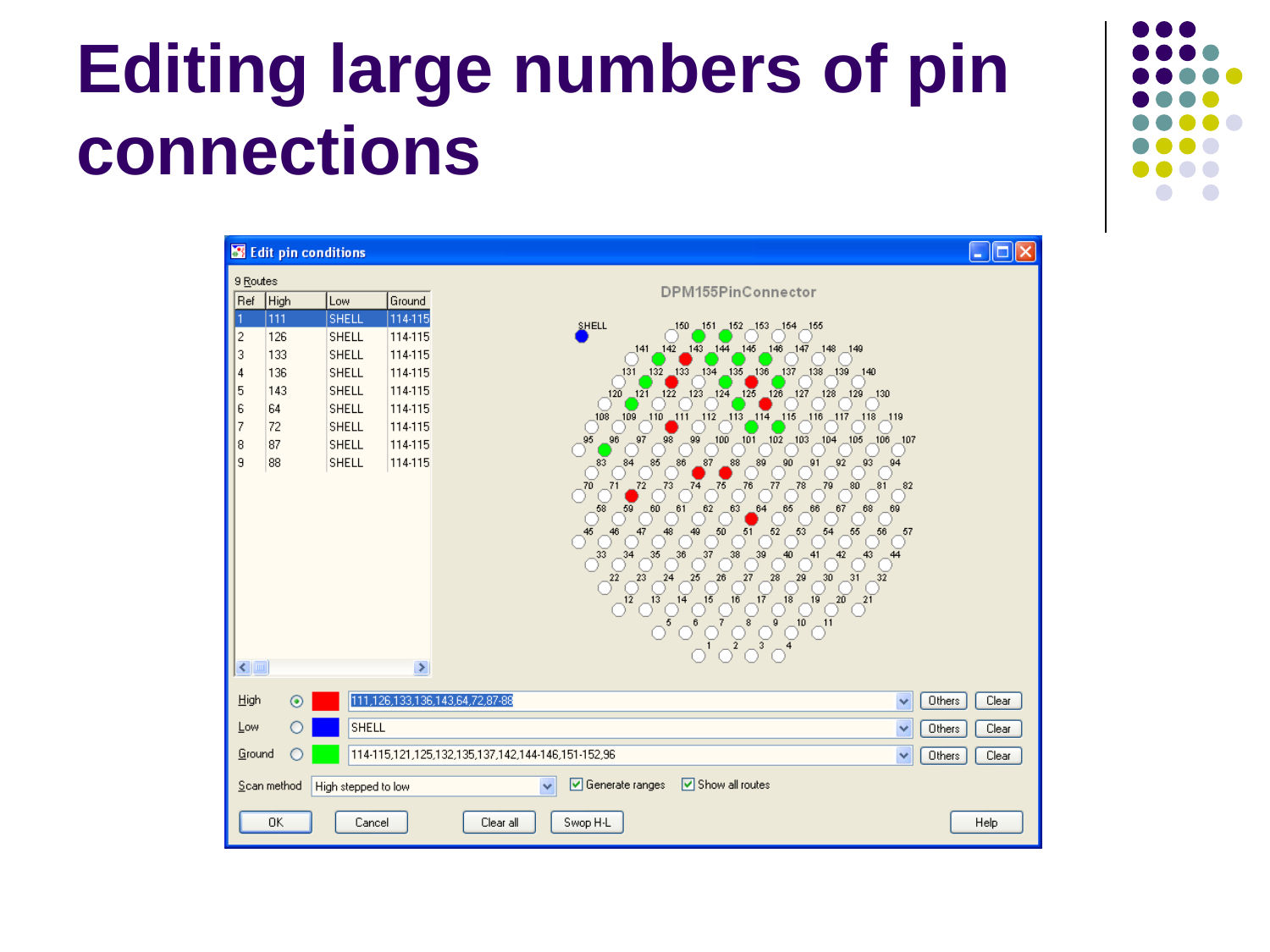### **Test routes can be shown on any device**



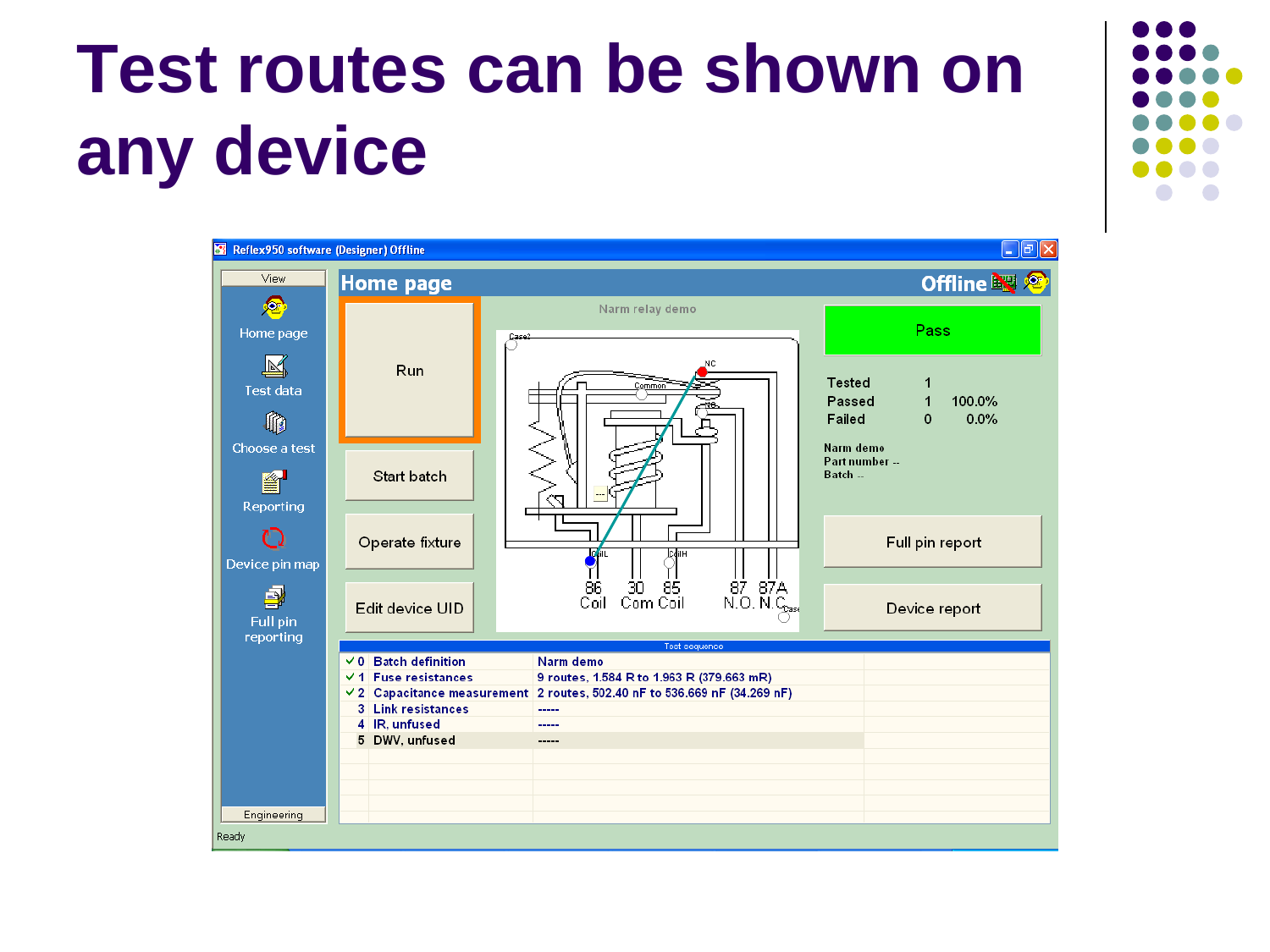# **Flexible fixturing is vital when testing parts with many pins.**

- High pin count parts may be low in volume, resulting in frequent test fixture interchange.
- Device should be very close to test electronics otherwise many wires required resulting in electrical test degradation.
- The best solution is an integrated fixture assembly.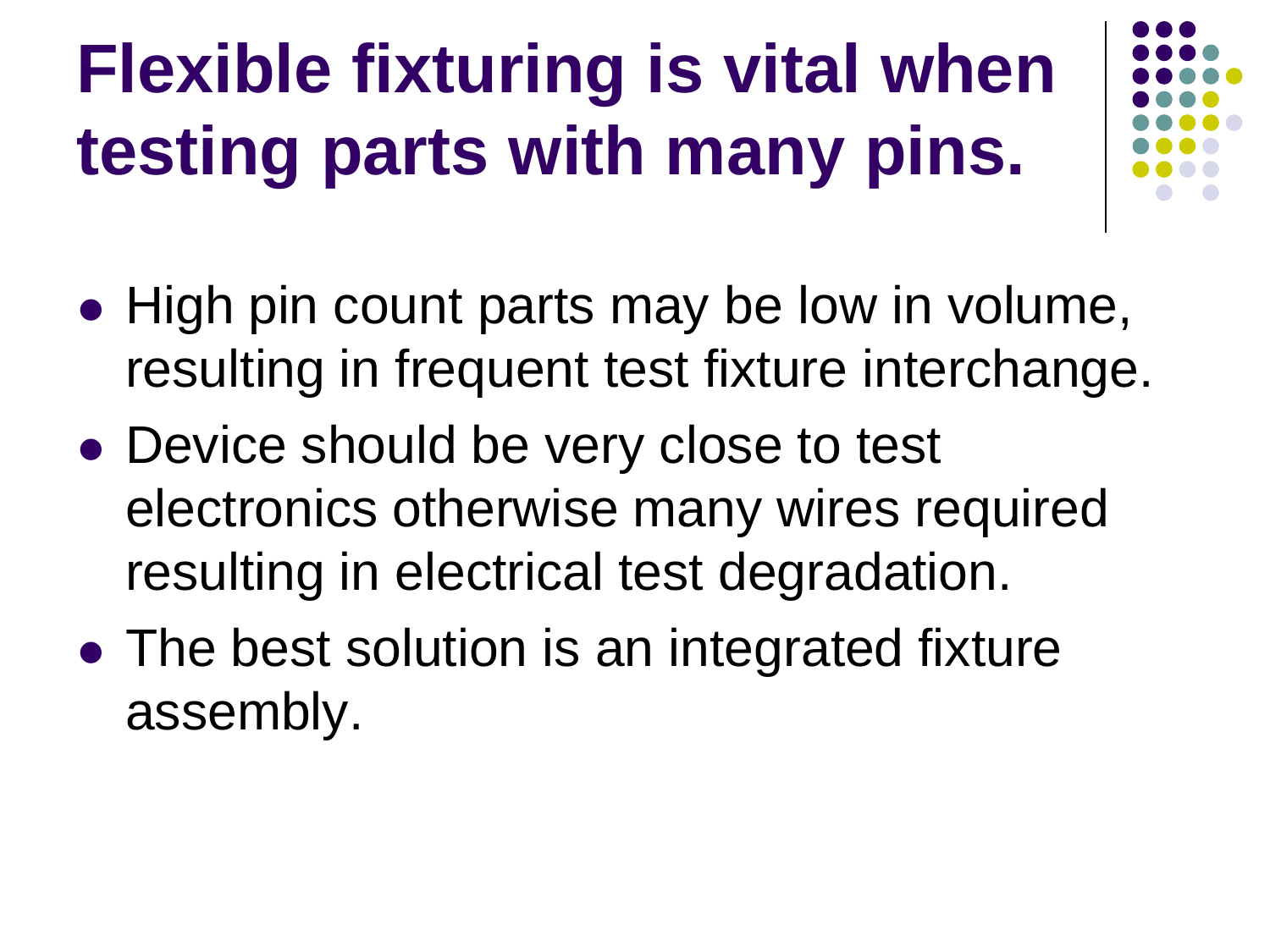# **Integrated fixture principle**



- Short wiring excellent electrical environment.
- Flexible mapping to device.
- Easily interchanged

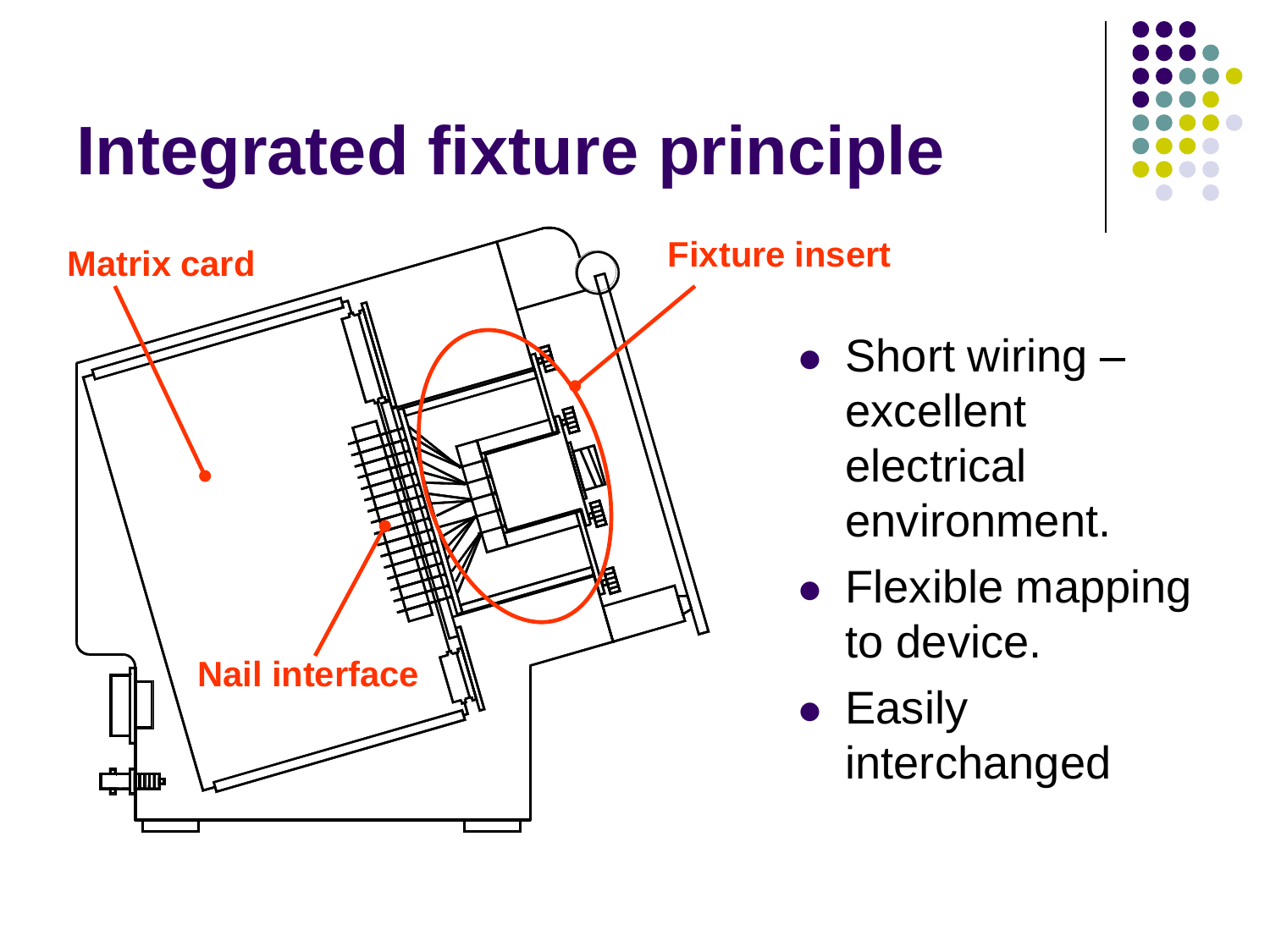### **Test fixture insert design**



4-way fixture insert



- Interchanged in seconds.
- Suits almost any part.
- **Fully Kelvin with** HV to 4kV+

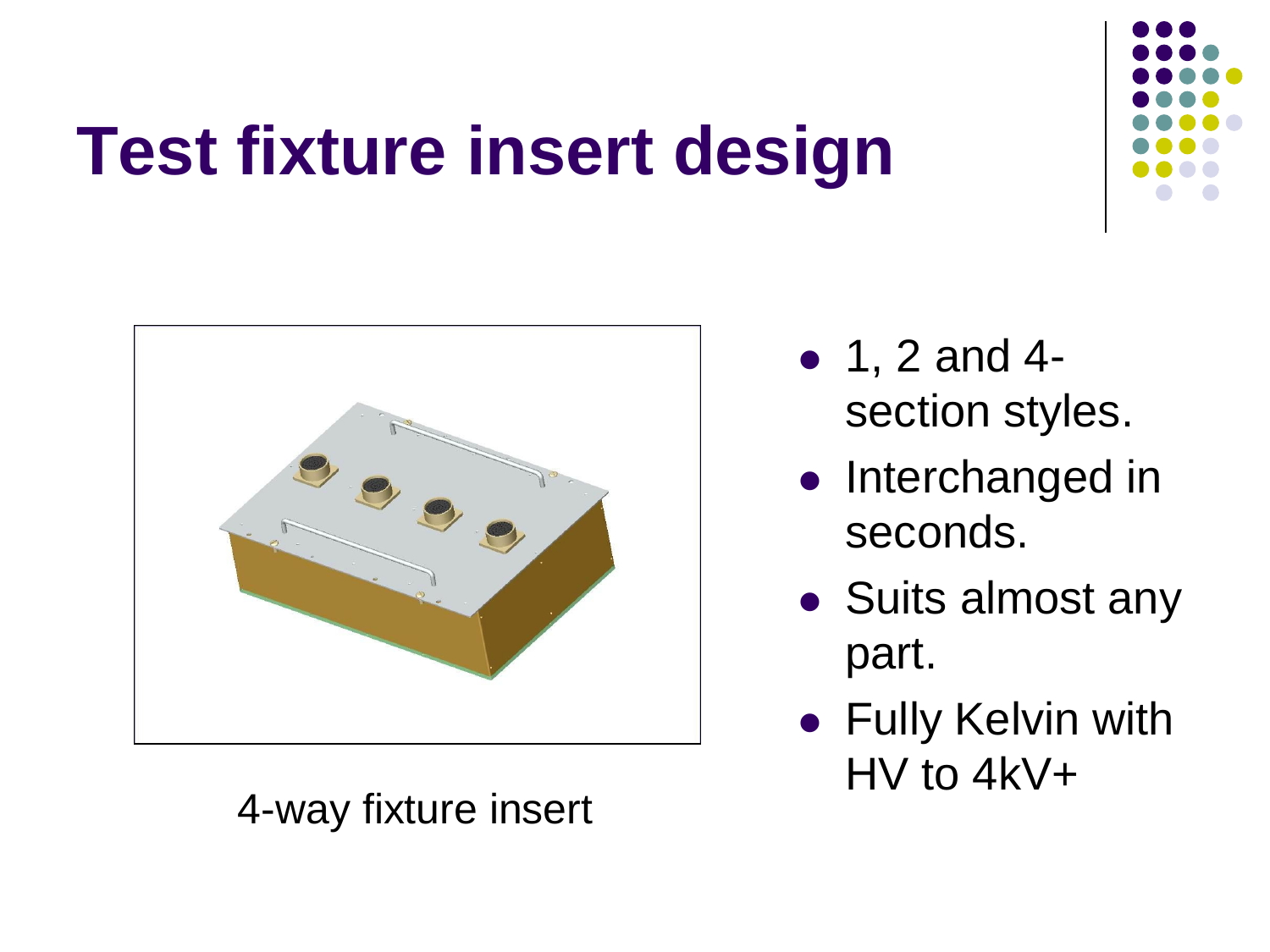# **Fixture interface with test system**





- Gold spring probes mate matrix card to fixture insert.
- Excellent electrical interface
- Mated I.R better than  $10^{14}$  Ω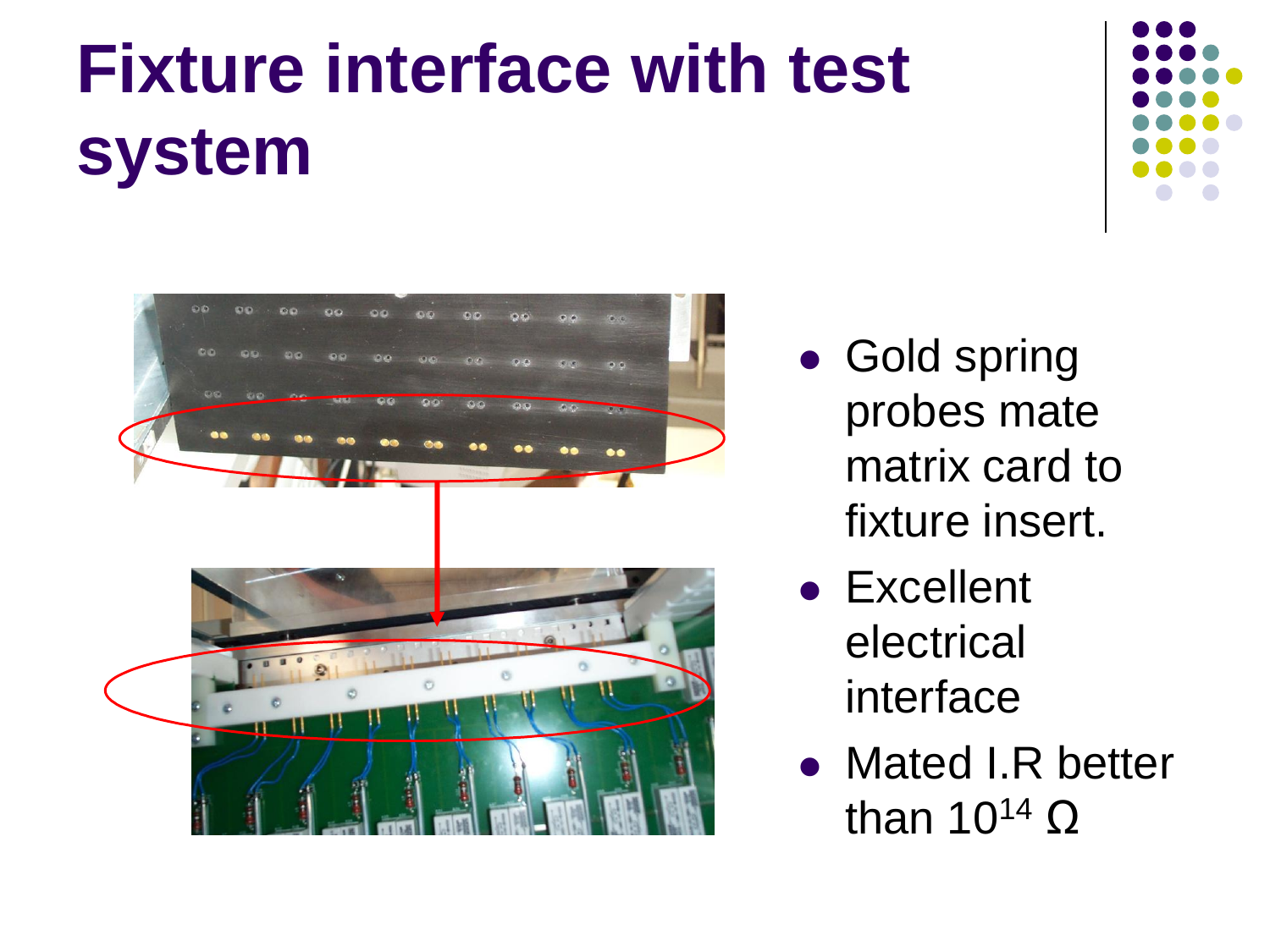### **Reflex 950 test applications**

- Connector testing filtered devices, individual connectors or harnesses.
- Any multiple passive components resistor or capacitor arrays.
- Complex relay devices multiple devices within a package e.g. matrix relays.